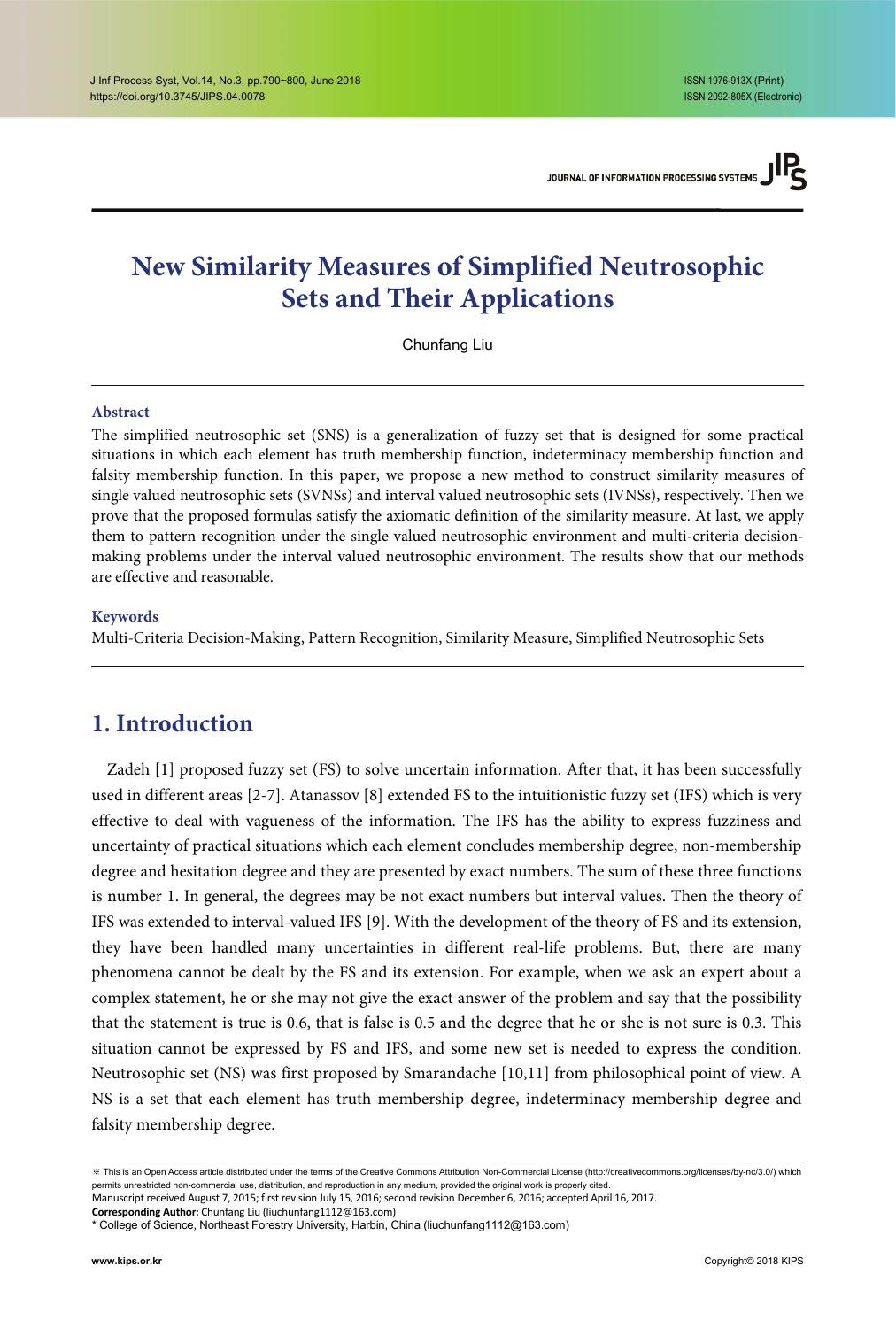As we known, it was difficult to apply the NS in real science and engineering fields. Wang et al. [12,13] proposed single valued neutrosophic set (SVNS) and interval valued neutrosophic set (IVNS). SVNS and IVNS are the subclasses of simplified neutrosophic set which was proposed by Ye [14] and he presented the operators and relationships of the sets and gave their different properties. Therefore, some new results of SNS appeared [15,16]. Similarity measure is used to estimate the degree of similarity of two sets. The similarity measures have been applied to various areas, such as personnel assessment, ecology, medical diagnosis, psychology and clustering analysis, and so on. Broumi and Smarandache [17] defined several similarity measures based on the Hausdorff distance measures of neutrosophic sets. Majumdar and Samanta [18] presented several similarity measures of SVNSs based on distance measures. Ye [14,19-22] also presented the similarity measures of IVNSs and SVNSs and applied them to multi-attribute decision-making problems. Based on tangent function, Prarnaik and Mondal [23] proposed the weighted fuzzy similarity measure and used it to the area of medical diagnosis. On the basis of existing similarity measures, we propose the cotangent similarity measures of SNSs and the weighted cotangent similarity measures of SNSs. Then we apply the proposed similarity measures to pattern recognition in the framework of SVNS and multi-criteria decision-making in the framework of IVNS. The results show that our proposed similarity measure methods are effective and reasonable.

The remainder of the paper is constructed as follows: Section 2 gives some preliminaries. Section 3 gives new cotangent similarity measures of SVNSs. Section 4 gives new cotangent similarity measures of IVNSs. Section 5 gives the applications of the proposed similarity measures in pattern recognition and multi-criteria decision-making. Section 6 concludes the paper.

### **2. Preliminaries**

#### 2.1 Neutrosophic Set (NS)

Suppose *X* is a universe of discourse, and its generic element is  $X$ . A neutrosophic set  $A$  in  $X$  is expressed by truth-membership function  $T_A(x)$ , indeterminacy-membership function  $I_A(x)$ , and falsity-membership function  $F_A(x)$ , respectively. The functions  $T_A(x)$ ,  $I_A(x)$ ,  $F_A(x)$  in X are real standard or nonstandard subsets of ]- 0,1+ [, i.e.,

$$
T_A(x): X \rightarrow ]^-0, 1^{\circ}[
$$
  

$$
I_A(x): X \rightarrow ]^-0, 1^{\circ}[
$$
  

$$
F_A(x): X \rightarrow ]^-0, 1^{\circ}[
$$

where  $] 0,1^{\dagger}$  is the nonstandard unit interval, which is an extension of the standard interval [0,1],  $-0 = 0 - \varepsilon$ ,  $1^+ = 1 + \varepsilon$ ,  $\varepsilon > 0$ . Then, the sum of  $T_A(x)$ ,  $I_A(x)$ ,  $F_A(x)$  has no restriction, that is  $-0 \leq$  $\sup T_A(x) + \sup I_A(x) + \sup F_A(x) \leq 3^+$ .

Since it is difficult to apply NSs to practical problems, Ye [20] reduced NSs of non-standard intervals into standard intervals that still remain the operations of NSs. If the functions  $T_A(x)$ ,  $I_A(x)$ ,  $F_A(x)$  are single subintervals/subsets in the real standard [0,1]. Then, a simplification of the NS  $\Lambda$  is denoted by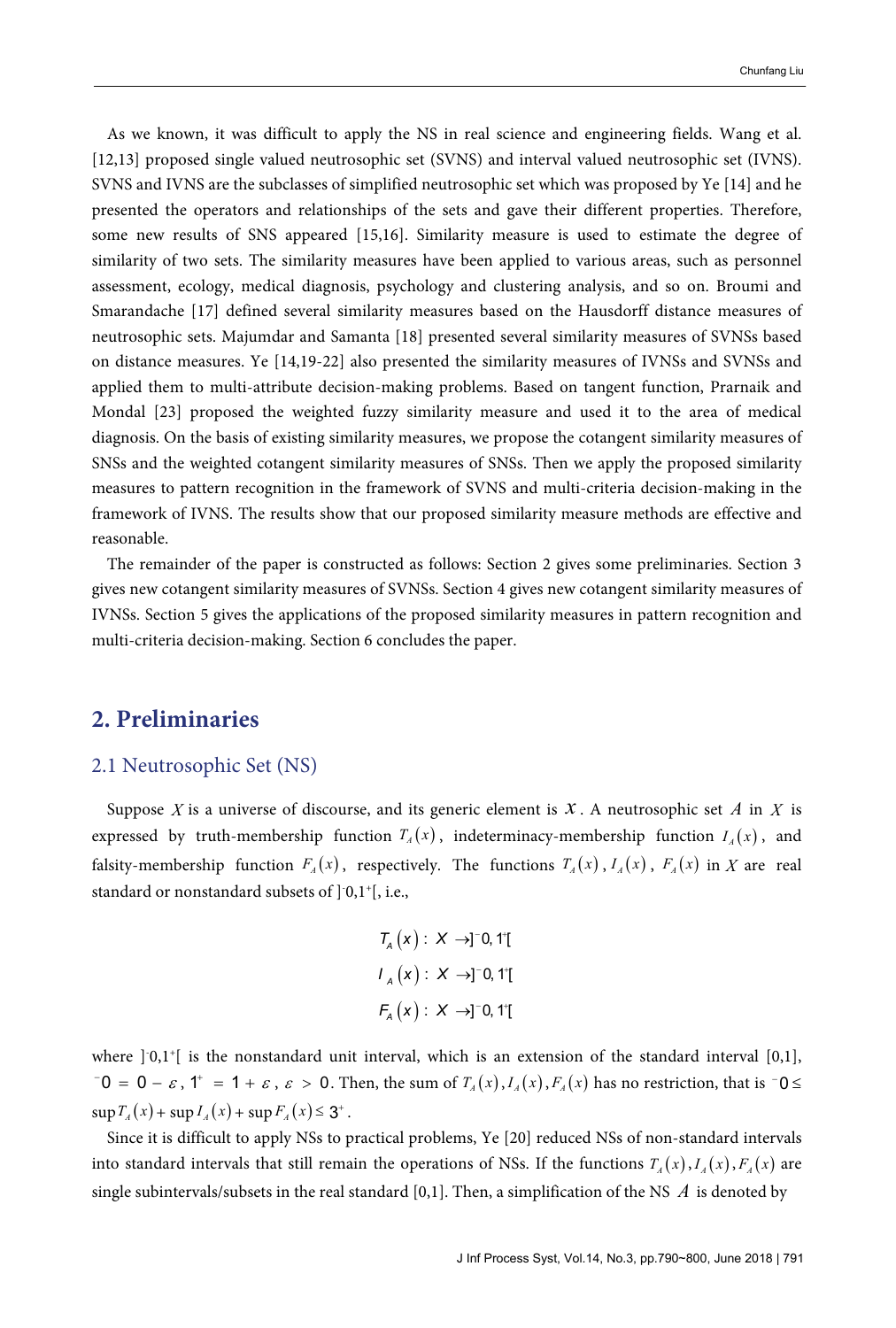$$
A = \{ \langle x, T_A(x), I_A(x), F_A(x) \rangle | x \in X \}
$$

It is a subclass of the NS and contains SVNS and IVNS.

For one thing, the membership functions  $T_A(x)$ ,  $I_A(x)$ ,  $F_A(x)$  in a SNS A are exact numbers in the real unit interval [0,1], and the sum of the three functions satisfies the inequality  $0 \leq T_A(x) + I_A(x) + F_A(x) \leq 3$ , For every *x* in *X*. In this case, the SNS changes to the SVNS. Let *A* and *B* be two SVNSs, *A* is contained in *B* and denoted by  $A \subseteq B$ , if and only if

$$
T_A(x) \le T_B(x), I_A(x) \ge I_B(x), F_A(x) \ge F_B(x)
$$

for every  $x$  in  $X$ .

For another, the membership functions  $T_A(x)$ ,  $I_A(x)$ ,  $F_A(x)$  in SNS A are the subunit intervals of the real unit interval [0,1]. We have that

$$
T_A(x) = \left[\inf T_A(x), \sup T_A(x)\right]
$$
  
\n
$$
I_A(x) = \left[\inf I_A(x), \sup I_A(x)\right]
$$
  
\n
$$
F_A(x) = \left[\inf F_A(x), \sup F_A(x)\right]
$$

for any point  $x$  in  $X$ . In this case, the SNS reduces to the IVNS.

For two IVNSs *A* and *B*, *A* is contained in *B*, that is  $A \subseteq B$ , if and only if

$$
\begin{aligned} &\inf T_A(x) \le \inf T_B(x), \sup T_A(x) \le \sup T_B(x), \\ &\inf I_A(x) \ge \inf I_B(x), \sup I_A(x) \ge \sup I_B(x), \\ &\inf F_A(x) \ge \inf F_B(x), \sup F_A(x) \ge \sup F_B(x) \end{aligned}
$$

for every *x* in *X*.

#### 2.2 Similarity Measure of SNSs

Similarity measure is supposed to depict the similarity of a set of alternatives. We use fuzzy evaluation theory to determine the evaluating criteria and get the similarity measure of each alternative and obtain the best alternative. Let A, B, C be three SNSs, a real valued function S:  $\text{SNS}(X) \times \text{SNS}(X) \rightarrow [0,1]$ , if it satisfies the following axiomatic conditions:

- $(S1)$   $0 \le S(A,B) \le 1$ ;
- (S2)  $S(A, B) = 1$  if and only if  $A = B$ ;
- $(S3) S(A, B) = S(B, A);$
- (S4)  $A \subseteq B \subseteq C$ , then  $S(A, C) \leq S(A, B)$  and  $S(A, C) \leq S(B, C)$ .

Then we call S a similarity measure of SNS(X).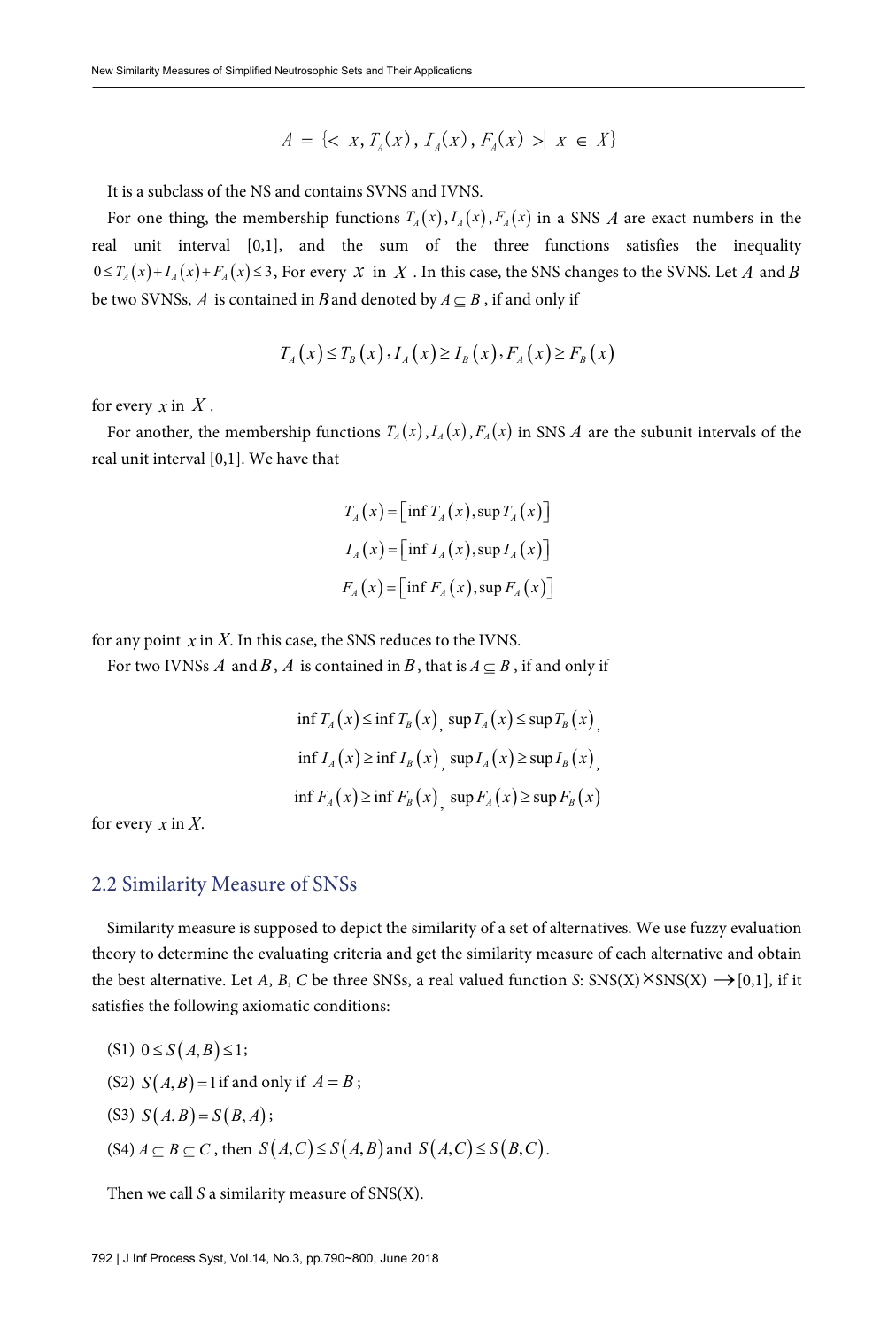## **3. Cotangent Similarity Measure of SVNSs**

The cosine similarity measure [14] is based on the inner product of two vectors divided by the product of their models. The similarity measure from [22] is based on the tangent function. We first give these two formulas, and give examples to show these results are unreasonable.

$$
C(A,B) = \frac{1}{n} \sum_{j=1}^{n} \frac{T_A(x_j)T_B(x_j) + I_A(x_j)I_B(x_j) + F_A(x_j)F_B(x_j)}{\sqrt{T_A(x_j)^2 + I_A(x_j)^2 + F_A(x_j)^2} \sqrt{T_B(x_j)^2 + I_B(x_j)^2 + F_B(x_j)^2}}
$$
(1)

$$
T(A,B) = 1 - \frac{1}{n} \sum_{j=1}^{n} \tan \left[ \frac{\pi}{4} \max \left\{ \left| T_A(x_j) - T_B(x_j) \right|, \left| I_A(x_j) - I_B(x_j) \right|, \left| F_A(x_j) - F_B(x_j) \right| \right\} \right] \tag{2}
$$

**Example 1.** Let  $A_1 = (0.4, 0.2, 0.6)$ ,  $B_1 = (0.2, 0.1, 0.3)$  be two SVNSs, we use the Eq. (1) and (2) to calculate similarity measure of  $A_1$  and  $B_1$ .

By computing, we get  $C(A_1, B_1) = 1$ ,  $T(A_1, B_1) = 0.6897$ , the result is quite different from each other. We find the membership functions of the two sets exist some differences, but the result shows that their similarity measure is 1. If the similarity measure is 1, it shows that the sets are almost the same sets, which contradict with our intuition.

**Example 2.** Let  $A_2 = \langle 0.3, 0.2, 0.4 \rangle$ ,  $B_2 = \langle 0.4, 0.2, 0.3 \rangle$  be two SVNSs, we use the Eq. (1) and (2) to calculate similarity measure of  $A_2$  and  $B_2$ .

By computing, we get  $C(A, B) = 0.9945$ ,  $T(A, B) = 0.9958$ , the result is almost the same with each other. We found the membership functions of the two sets exist some differences, but the result shows that their similarity measure is very similar, it shows that the sets are almost the same sets, which contradict with our intuition.

From the above examples, we see that the existing similarity measure of SVNSs sometimes will not consistent with our idea. Motivated by the existing similarity measures, we propose a cotangent similarity measure as follows.

Let

$$
A = \left\{ \left\langle x_j, T_A(x_j), I_A(x_j), F_A(x_j) \right\rangle | x_j \in X \right\}
$$
  

$$
B = \left\{ \left\langle x_j, T_B(x_j), I_B(x_j), F_B(x_j) \right\rangle | x_j \in X \right\}
$$

be two SVNSs in  $X = \{x_1, x_2, \dots, x_n\}$ . We propose the cotangent similarity measure as follows:

$$
S(A,B) = \frac{1}{n} \sum_{i=1}^{n} \cot \frac{\pi}{4} \left[ 1 + \left( \left| T_A(x_j) - T_B(x_j) \right| \vee \left| F_A(x_j) - F_B(x_j) \right| \right) \right]
$$
(3)

where the symbol "V" is the maximum operation. Then, we can easily prove Eq. (3) satisfies definition of similarity measure. (S1), (S2), (S3) are easily get. We just prove (S4).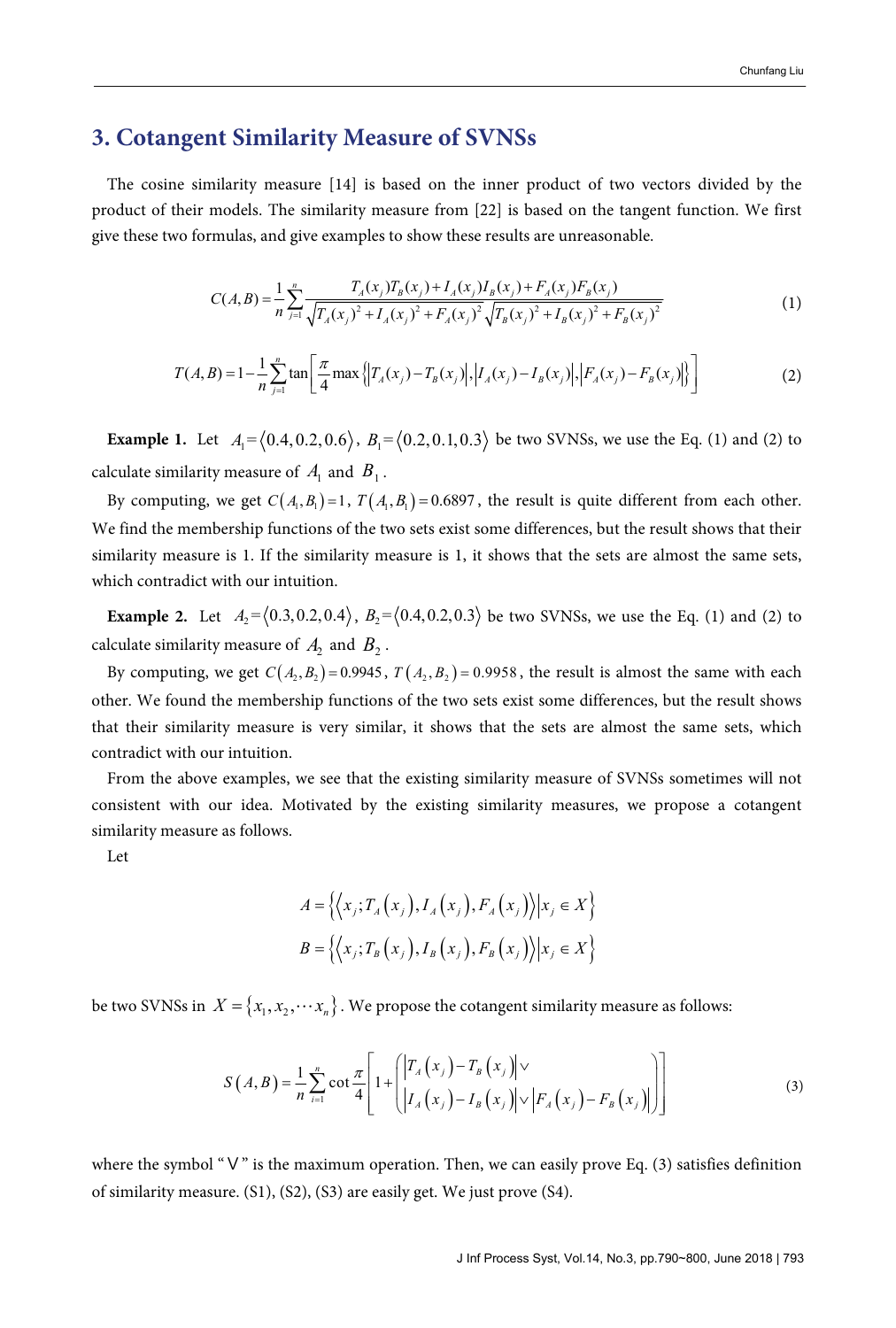If  $A \subset B \subset C$ , then

$$
T_A(x_j) \le T_B(x_j) \le T_C(x_j)
$$
  
\n
$$
I_A(x_j) \ge I_B(x_j) \ge I_C(x_j)
$$
  
\n
$$
F_A(x_j) \ge F_B(x_j) \ge F_C(x_j)
$$

then we have the following inequalities:

$$
\left|T_A(x_j) - T_B(x_j)\right| \le \left|T_A(x_j) - T_C(x_j)\right|, \left|T_B(x_j) - T_C(x_j)\right| \le \left|T_A(x_j) - T_C(x_j)\right|
$$
  

$$
\left|I_A(x_j) - I_B(x_j)\right| \le \left|I_A(x_j) - I_C(x_j)\right|, \left|I_B(x_j) - I_C(x_j)\right| \le \left|I_A(x_j) - I_C(x_j)\right|
$$
  

$$
\left|F_A(x_j) - F_B(x_j)\right| \le \left|F_A(x_j) - F_C(x_j)\right|, \left|F_B(x_j) - F_C(x_j)\right| \le \left|F_A(x_j) - F_C(x_j)\right|
$$

Combining these inequalities, since the cotangent function is a decreasing function within the interval  $\left[0, \frac{\pi}{2}\right]$ . Hence,  $S(A, C) \leq S(A, B)$  and  $S(A, C) \leq S(B, C)$ . Therefore we complete the proof.

Usually, the differences of elements' importance are considered. Thus, we need to take the weight of each element  $x_i$   $(i = 1, 2, \dots, n)$  into account.

In the following, we develop the weighted similarity measure between SNSs. Let  $\omega_{\alpha}(i=1,2,\dots,n)$  be the weight of each element  $x_i ( i = 1, 2, \dots, n )$ ,  $\omega_i \in [0,1], \sum_{i=1}^{n} \omega_i = 1$  $\mathbf{u}_i \in \left[0,1\right], \sum_{i=1}^{\infty} \omega_i$  $\omega \in$  [0.11,  $\lambda$   $\omega$  $\in [0,1], \sum_{i=1}^{\infty} \omega_i = 1$ . Then, the weighted similarity measure is obtained as follows:

$$
WS(A, B) = \sum_{i=1}^{n} w_j \cot \frac{\pi}{4} \left[ 1 + \left( \left| T_A(x_j) - T_B(x_j) \right| \vee \left| F_A(x_j) - F_B(x_j) \right| \right) \right] \tag{4}
$$

Especially if  $\omega_j = \frac{1}{n}$ ,  $j = 1, 2, \dots, n$ . Eq. (4) reduces to (3).

Now we use the proposed Eq. (3) to calculate the similarity measure of Example 1, then we get  $S(A_1, B_1) = 0.6128$ .

Similarly, we use the proposed Eq. (3) to calculate the similarity measure of Example 2, then we get  $S(A_2, B_2) = 0.8540$ .

From the two examples, we found that the proposed formula is coincided with our intuition and effective to calculate the similarity measure of SVNSs.

### **4. Cotangent Similarity Measure of IVNSs**

With the same method, we present the formula of similarity measures of IVNSs. Let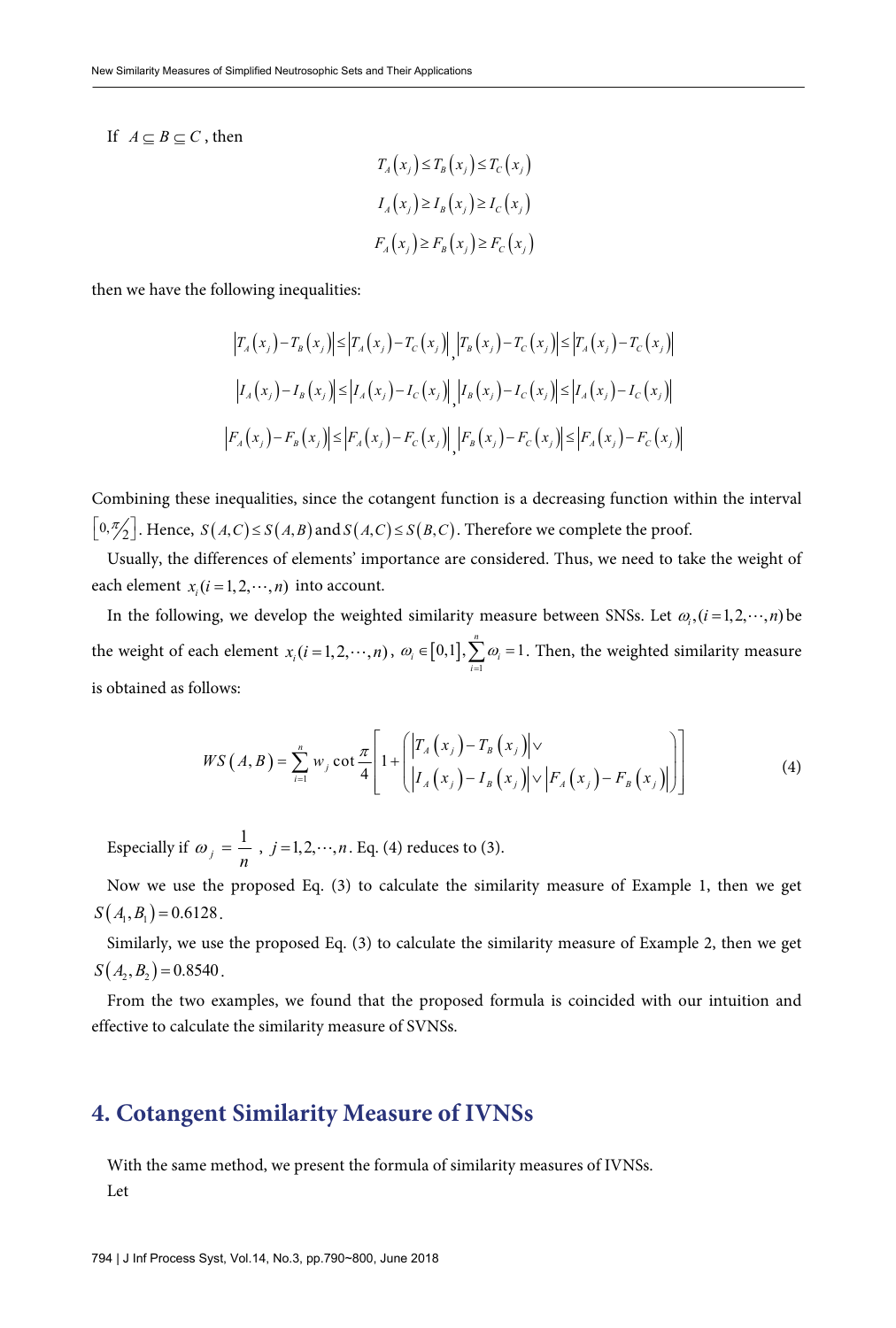$$
A = \left\{ \left\langle x_j, T_A(x_j), I_A(x_j), F_A(x_j) \right\rangle | x_j \in X \right\}
$$
  

$$
B = \left\{ \left\langle x_j, T_B(x_j), I_B(x_j), F_B(x_j) \right\rangle | x_j \in X \right\}
$$

be two IVNSs in  $X = \{x_1, x_2, \dots, x_n\}$ . Then we propose the new similarity measure of IVNSs.

$$
IS(A,B) = \frac{1}{n} \sum_{i=1}^{n} \cot \frac{\pi}{4} \left[ 1 + \left( \frac{\left| \inf T_A(x_j) - \inf T_B(x_j) \right| \vee \left| \inf I_A(x_j) - \inf T_B(x_j) \right|}{\vee \left| \inf F_A(x_j) - \inf F_B(x_j) \right| \vee \left| \sup T_A(x_j) - \sup T_B(x_j) \right|} \right) \right]
$$
(5)

where the symbol "V" is the maximum operator. Then, we can easily prove Eq. (5) satisfies the definition of the similarity measure. Here we omitted.

Let  $\omega_i$ ,  $(i = 1, 2, \dots, n)$  be the weight of each element  $x_i$   $(i = 1, 2, \dots, n)$ ,  $\omega_i \in [0, 1]$ ,  $\sum_{i=1}^{n} \omega_i = 1$  $\sum_{i=1}$ <sup> $\omega_i$ </sup>  $\omega$  $\sum_{i=1}^{\infty} \omega_i = 1$ . Then, we have the following weighted similarity measure.

$$
WIS(A,B) = \sum_{j=1}^{n} \omega_j \cot \frac{\pi}{4} \left[ 1 + \left( \frac{\left| \inf T_A(x_j) - \inf T_B(x_j) \right| \vee \left| \inf I_A(x_j) - \inf T_B(x_j) \right|}{\sqrt{\left| \inf F_A(x_j) - \inf F_B(x_j) \right|} \vee \left| \sup T_A(x_j) - \sup T_B(x_j) \right|} \right] \right]
$$
(6)

# **5. Applications**

SNS is a very suitable tool to process the incomplete, uncertainty and inconsistent information. Similarity measure is an important mathematical tool to deal with pattern recognition, medical diagnosis, clustering analysis and decision-making. In the following part, we will use the proposed similarity measures to pattern recognition under the SVN environment and multi-attribute decisionmaking under the IVN environment.

#### 5.1 Application to Pattern Recognition under the SVN Environment

Here is a pattern recognition problem. Suppose that there are *m* patterns and they are expressed by SVNSs. Suppose  $A_i = \left\{ (x_i, T_A(x_j), I_A(x_j), F_A(x_j)) \right\}$ ,  $(i = 1, 2, \dots, m)$  are *m* patterns in the feature space  $X = \{x_1, x_2, \dots, x_n\}$ . Let  $B = \{\langle x_i, T_B(x_i), I_B(x_i), F_B(x_i) \rangle\}$  be a sample needed to be recognized. Our aim is to classify the pattern *B* to one of the patterns  $A_1, A_2, \dots, A_m$  according to the principle of the maximum similarity measures. The bigger the similarity measure of  $A_i$  and  $B$  is, the more similar  $A_i$ and *B* is. Now, we give the steps for the pattern recognitions. First, calculate the similarity measure of  $A_i$  and  $B_j$ , that is  $S(A_i, B)$ ,  $i = 1, 2, \dots, m$ . Second, choose the largest one  $S(A_k, B)$  from  $S(A_i, B)$ ,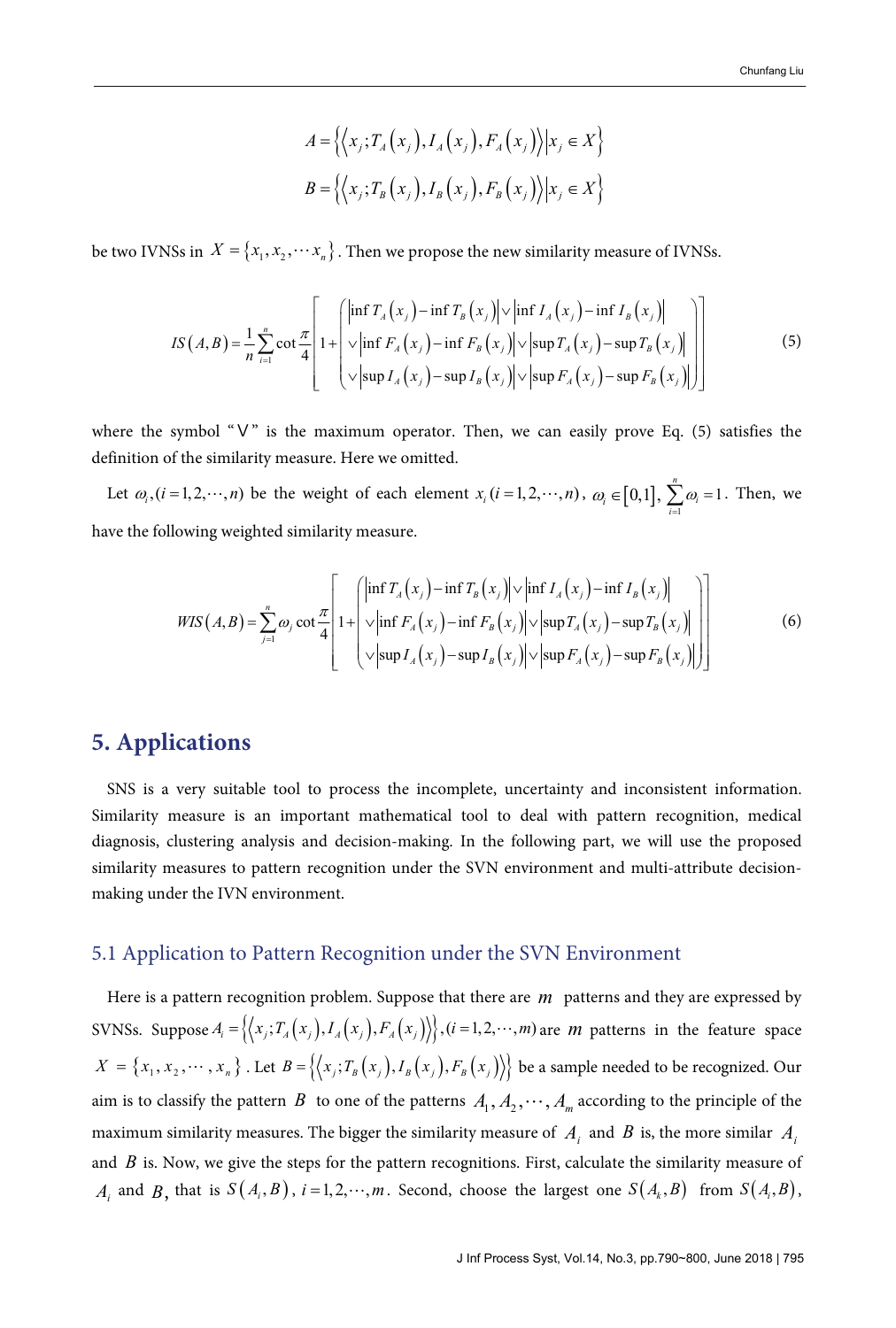$i = 1, 2, \dots, m$ . Third, conclude that the sample *B* belongs to the pattern  $A_k$ .

In the following, a pattern recognition problem about the classification of building material [24] is used to illustrate effective of the proposed similarity measures. Suppose that there are five classes of building materials which are represented by SVNSs  $A_i$ ,  $i=1,2,\dots,5$ , the feature space is  $X = \{x_1, x_2, \dots, x_s\}$ , and *B* is an unknown material. They are listed as follows:

$$
A_{1} = \{ \langle x_{1}, 0.4, 0.6, 0.0 \rangle, \langle x_{2}, 0.3, 0.2, 0.5 \rangle, \langle x_{3}, 0.1, 0.3, 0.7 \rangle, \\ \langle x_{4}, 0.4, 0.3, 0.3 \rangle, \langle x_{5}, 0.1, 0.2, 0.7 \rangle \}
$$
  

$$
A_{2} = \{ \langle x_{1}, 0.7, 0.3, 0.0 \rangle, \langle x_{2}, 0.2, 0.2, 0.6 \rangle, \langle x_{3}, 0.0, 0.1, 0.9 \rangle, \\ \langle x_{4}, 0.7, 0.3, 0.0 \rangle, \langle x_{5}, 0.1, 0.1, 0.8 \rangle \}
$$
  

$$
A_{3} = \{ \langle x_{1}, 0.3, 0.4, 0.3 \rangle, \langle x_{2}, 0.6, 0.3, 0.1 \rangle, \langle x_{3}, 0.2, 0.1, 0.7 \rangle, \\ \langle x_{4}, 0.2, 0.2, 0.6 \rangle, \langle x_{5}, 0.1, 0, 0.9 \rangle \}
$$
  

$$
A_{4} = \{ \langle x_{1}, 0.1, 0.2, 0.7 \rangle, \langle x_{2}, 0.4, 0.4, 0.4 \rangle, \langle x_{3}, 0.8, 0.2, 0 \rangle, \\ \langle x_{4}, 0.2, 0.2, 0.7 \rangle, \langle x_{5}, 0.2, 0.1, 0.7 \rangle \}
$$
  

$$
A_{5} = \{ \langle x_{1}, 0.1, 0.1, 0.8 \rangle, \langle x_{2}, 0, 0.2, 0.8 \rangle, \langle x_{3}, 0.2, 0.2, 0.8 \rangle, \\ \langle x_{4}, 0.2, 0.9, 0.8 \rangle, \langle x_{5}, 0.8, 0.1, 0.1 \rangle \}
$$
  

$$
B = \{ \langle x_{1}, 0.8, 0.2, 0.1 \rangle, \langle x_{2}, 0.6, 0.3, 0.1 \rangle, \langle x_{3}, 0.2, 0.1, 0.8 \rangle, \\ \langle x_{4}, 0.6, 0.5, 0.1 \rangle, \langle x
$$

We use Eq. (3) to calculate the similarity measure of  $A_i$  and  $B$ ,  $i=1,2,\dots,5$ 

$$
S(A_1, B) = 0.6397
$$
,  $S(A_2, B) = 0.7150$ ,  $S(A_3, B) = 0.6383$   
 $S(A_4, B) = 0.3211$ ,  $S(A_5, B) = 0.3628$ 

Since  $S(A_2, B)$  is the biggest, we conclude that the unknown material *B* belongs to  $A_2$ .

In this section, we use the similarity measure to the application of pattern recognition, by the similarity measure method, we classify the unknown material  $B$  to  $A_2$ . Now we use the Method of reference [14] and [22] to show that our result is more feasible.

**Method of reference [14]:** If we use Eq. (1) to calculate the similarity measure, we get

$$
S(A_1, B) = 0.8692
$$
,  $S(A_2, B) = 0.8661$ ,  $S(A_3, B) = 0.8206$   
 $S(A_4, B) = 0.5621$ ,  $S(A_5, B) = 0.4244$ 

Since  $S(A_1, B)$  is the biggest, we get that the unknown material *B* belongs to  $A_2$ .

**Method of reference [22]:** If we use Eq. (2) to calculate the similarity measure, we get

$$
T(A_1, B) = 0.9863
$$
,  $T(A_2, B) = 0.9961$ ,  $T(A_3, B) = 0.9860$   
 $T(A_4, B) = 0.9926$ ,  $T(A_5, B) = 0.9920$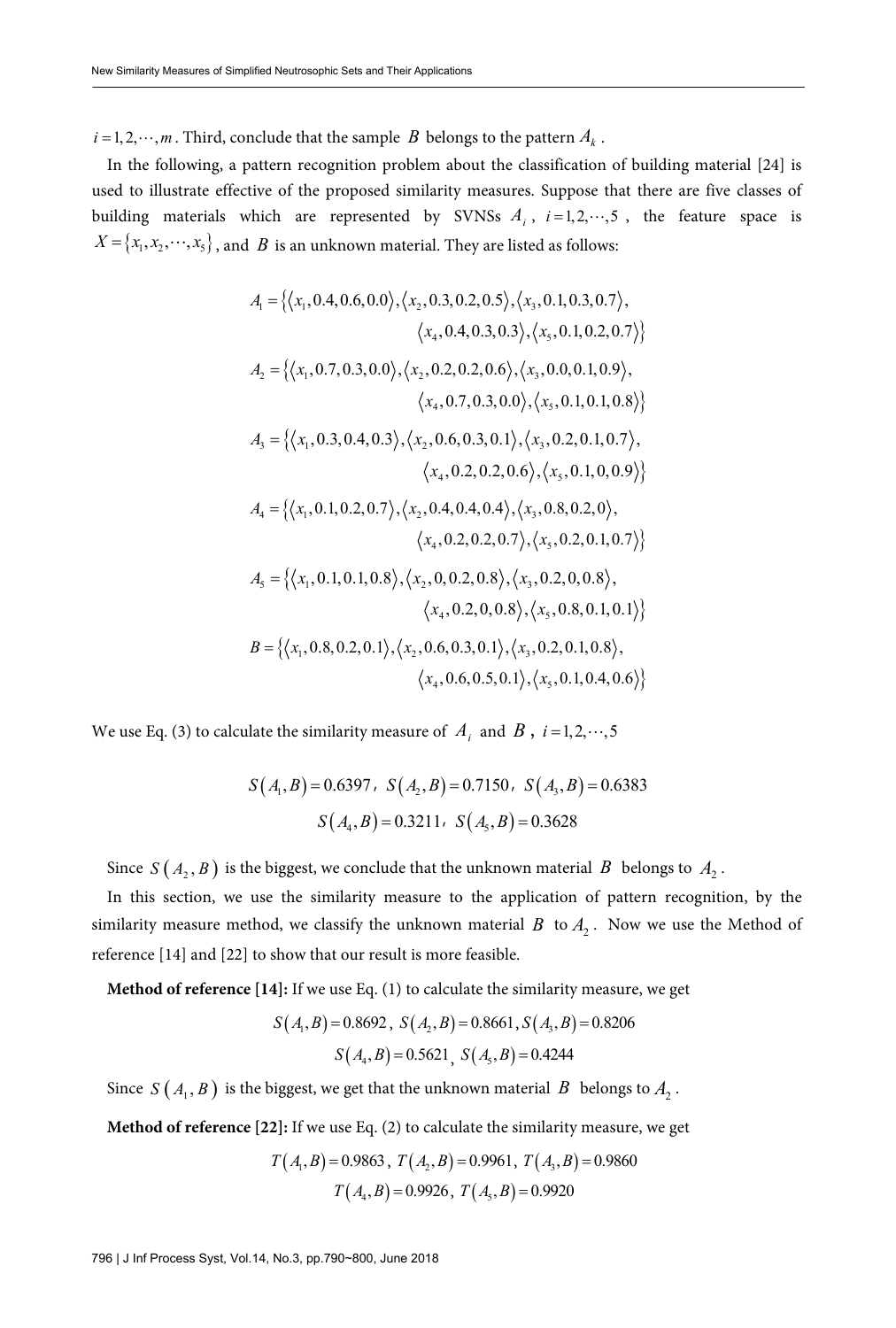Since  $T(A_2, B)$  is the biggest, we get that the unknown material *B* belongs to  $A_2$ .

**Comparison and analysis:** The result of method of reference [14] is different from ours, In Section 3, Example 1 showed its drawbacks. The result of the method of reference [22] is the same as ours. But the calculation of  $T(A_i, B)$  is very close to each other which showed that the unknown material *B* is almost close to all  $A_i$ . The result of our given formula shows that our method is effective and reasonable.

#### 5.2 Application to Multi-Criteria Decision-Making under IVN Environment

In this section, we apply the similarity measures to multi-criteria decision-making problems in IVNSs.

Let  $X = \{a_1, a_2, \dots, a_n\}$  be a set of alternatives and  $C = \{c_1, c_2, \dots, c_m\}$  be a set of criteria. Assume that the weight of the criterion  $c_j$  is  $w_j$ ,  $w_j \ge 0$ ,  $\sum_{j=1}^m w_j = 1$ . The characteristic of the alternative  $a_j$  is represented by IVNS.

$$
a_{i} = \left\{ \left\langle c_{j}, T_{a_{i}}(c_{j}), I_{a_{i}}(c_{j}), F_{a_{i}}(c_{j}) \right\rangle | c_{j} \in C \right\}
$$
  

$$
T_{a_{i}}(c_{j}) = \left[ \inf T_{a_{i}}(c_{j}), \sup T_{a_{i}}(c_{j}) \right]
$$
  

$$
I_{a_{i}}(c_{j}) = \left[ \inf I_{a_{i}}(c_{j}), \sup I_{a_{i}}(c_{j}) \right]
$$
  

$$
F_{a_{i}}(c_{j}) = \left[ \inf F_{a_{i}}(c_{j}), \sup F_{a_{i}}(c_{j}) \right]
$$

If there is only one element in the IVNS, for the sake of simplicity, the interval neutrosophic set is denoted by the interval valued neutrosophic value (IVNV), we denote it as:

$$
\alpha_{ij} = \big\langle \begin{bmatrix} a_{ij}, & b_{ij} \end{bmatrix}, \begin{bmatrix} c_{ij}, & d_{ij} \end{bmatrix}, \begin{bmatrix} e_{ij}, f_{ij} \end{bmatrix} \big\rangle
$$

In multi-criteria decision-making problems, we suppose the ideal point is existed and use it to help identifying the best alternative in the decision set. Then we construct the ideal point to evaluate the alternatives. Generally speaking, the evaluation criteria can be classified by benefit criteria and cost criteria. If the criterion belongs to benefit criterion, we set the ideal point as below:

$$
a^* = \left\langle \left[\max_i(a_{ij}), \max_i(b_{ij})\right], \left[\min_i(c_{ij}), \min_i(d_{ij})\right], \left[\min_i(e_{ij}), \min_i(f_{ij})\right]\right\rangle
$$

If the criterion belongs to cost criterion, we set the ideal point as below:

$$
a^* = \left\langle \left[\min_i(a_{ij}), \min_i(b_{ij})\right], \left[\max_i(c_{ij}), \max_i(d_{ij})\right], \left[\max_i(e_{ij}), \max_i(f_{ij})\right]\right\rangle
$$

We calculate the similarity measure  $S(a_i, a^*)$  by Eq. (5) and (6), the ranking order of the alternatives can be determined and the best one can be chosen as well.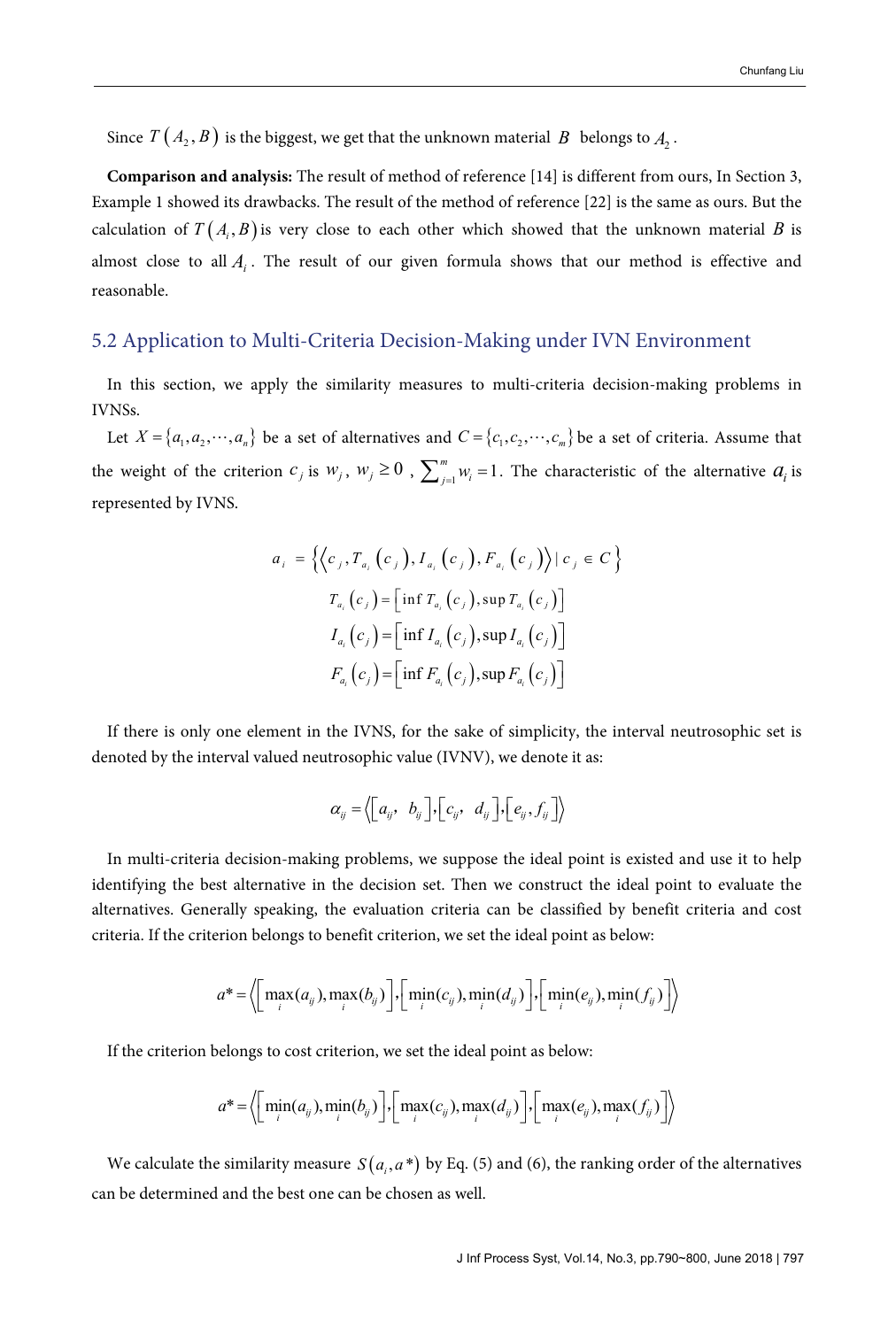Here an example adapted from [19] is utilized to illustrate the applicability and validity of the proposed similarity measure. There is a financial company that wants to invest four companies and they are considered as the four potential alternatives: (1) car company  $a<sub>1</sub>$ ; (2) food company  $a<sub>2</sub>$ ; (3) computer company  $a_3$ ; (4) arms company  $a_4$ . The invest company must make a decision making considering the following three criteria:  $c_1$  (risk analysis);  $c_2$  (growth analysis);  $c_3$  (environmental impact analysis). Among the three criteria, both  $c_1$  and  $c_2$  are benefit criteria, and  $c_3$  is a cost criterion. Assume that the criteria weight vector is  $w = [0.35,0.25,0.40]^T$ . The four possible alternatives are to be evaluated under these three criteria and are in the form of IVNSs, as shown in the following neutrosophic decision matrix *D*.

$$
D=\begin{pmatrix} \langle [0.4, 0.5], [0.2, 0.3], [0.3, 0.4] \rangle \langle [0.4, 0.6], [0.1, 0.3], [0.2, 0.4] \rangle \langle [0.7, 0.9], [0.2, 0.3], [0.4, 0.5] \rangle \\ \langle [0.6, 0.7], [0.1, 0.2], [0.2, 0.3] \rangle \langle [0.6, 0.7], [0.1, 0.2], [0.2, 0.3] \rangle \langle [0.3, 0.6], [0.3, 0.5], [0.8, 0.9] \rangle \\ \langle [0.3, 0.6], [0.2, 0.3], [0.3, 0.4] \rangle \langle [0.5, 0.6], [0.2, 0.3], [0.3, 0.4] \rangle \langle [0.4, 0.5], [0.2, 0.4], [0.7, 0.9] \rangle \\ \langle [0.7, 0.8], [0, 0.1], [0.1, 0.2] \rangle \langle [0.6, 0.7], [0.1, 0.2], [0.1, 0.3] \rangle \langle [0.6, 0.7], [0.3, 0.4], [0.8, 0.9] \rangle \end{pmatrix}
$$

From the interval valued neutrosophic matrix, we get the ideal alternative as below:

$$
a^* = \{ \langle [0.7, 0.8], [0, 0.1], [0.1, 0.2] \rangle, \langle [0.6, 0.7], [0.1, 0.2], [0.1, 0.3] \rangle \rangle \langle [0.3, 0.5], [0.3, 0.5], [0.8, 0.9] \rangle \}
$$

According to Eq. (6), we get  $S(a_1, a^*) = 0.6000$ ,  $S(a_2, a^*) = 0.8906$ ,  $S(a_3, a^*) = 0.7016$ ,  $S(a_4, a^*) = 0.8451$ . Then we rank the alternatives as  $a_2 > a_4 > a_3 > a_1$ . Obviously,  $a_2$  is the best alternative.

**Comparison and analysis:** In this section, we have proposed a method to solve the MADM problem expressed with IVNSs. From the above example and comparison with the method in [18], we see that their result is the same as ours. In [19], they use two formulas to calculate the similarity measure which is given by the Hamming and Euclidean distance measures; while our method is based on the cotangent functions which satisfy the definition of similarity measure. We use cotangent functions to calculate the similarity measure and the result shows that our method is effective and reasonable.

#### **6. Conclusion**

In this paper, we commented on the similarity measure of SVNSs and IVNSs. We gave the new cotangent functions to calculate the similarity measures. They all satisfied the definition of similarity measures. Then the weighted cotangent similarity measures were introduced by considering the importance of each element. At last, we applied the similarity measure to pattern recognition under the single valued neutrosophic environment and multi-criteria decision-making under the interval valued neutrosophic environment. The results show that our methods are effective and reasonable.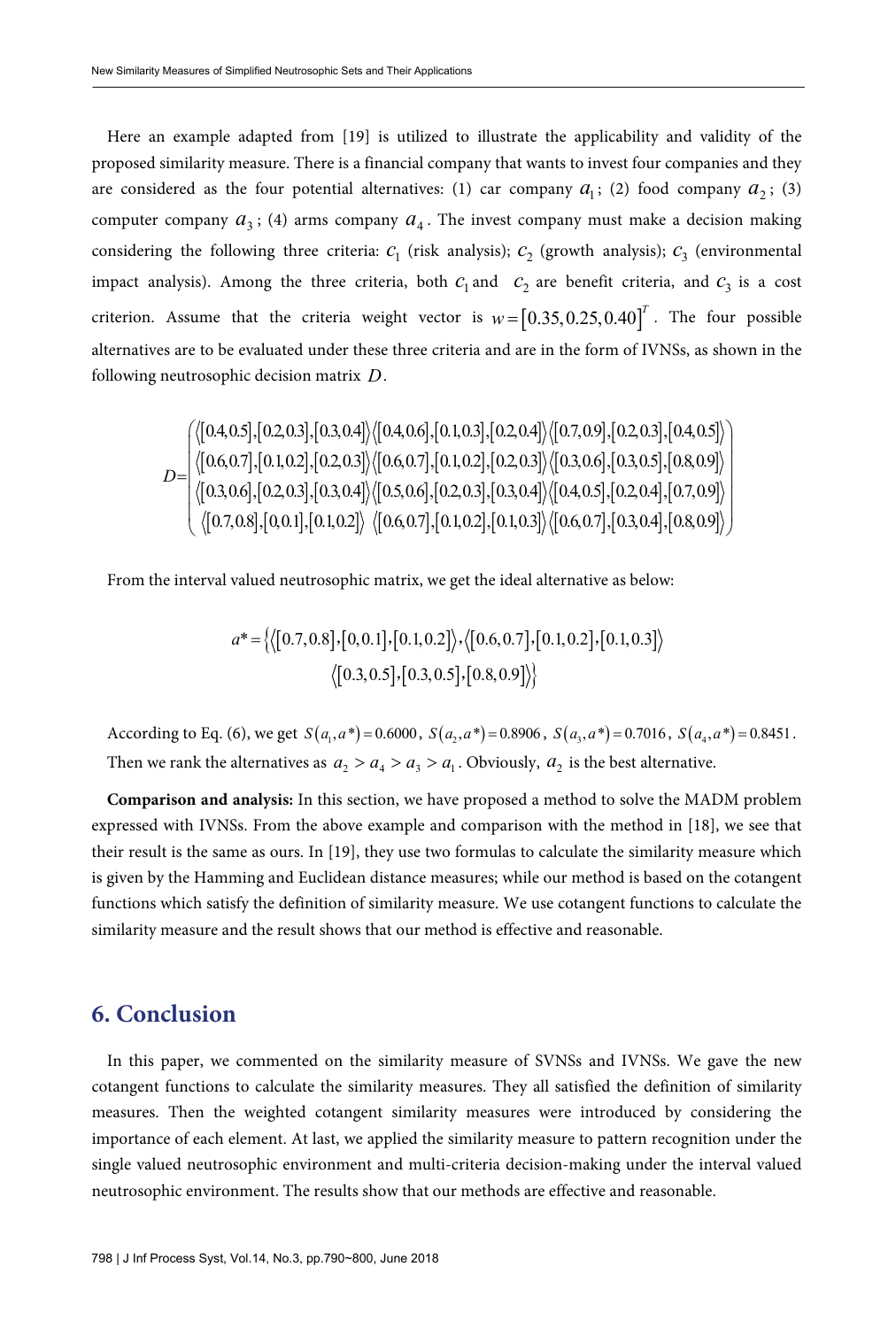# **Acknowledgement**

This work was supported by the Fundamental Research Funds for the Central Universities (No. 2572017CB29) and Harbin Science Technology Innovation Talent Research Fund (No. 2016RQQXJ230).

### **References**

- [1] L. A. Zadeh, "Fuzzy sets," Information and Control, vol. 8, no. 3, pp. 338-353, 1965.
- [2] L. A. Zadeh, "The concept of a linguistic variable and its application to approximate reasoning (I)," Information Science, vol. 8, no. 3, pp. 199-249, 1975.
- [3] L. A. Zadeh, "The concept of a linguistic variable and its application to approximate reasoning (II)," Information Science, vol. 8, no. 4, pp. 301-357, 1975.
- [4] L. A. Zadeh, "The concept of a linguistic variable and its application to approximate reasoning (III)," Information Science, vol. 9, no. 1, pp. 43-80, 1975.
- [5] L. A. Zadeh, "Toward a generalized theory of uncertainty (GTU): an outline," Information Sciences, vol. 172, no. 1-2, pp. 1-40, 2005.
- [6] J. Ye, "A multicriteria decision-making method using aggregation operators for simplified neutrosophic set," Journal of Intelligent *&* Fuzzy Systems, vol. 26, no. 5, pp. 2459-2466, 2014.
- [7] C. Liu and Y. Luo, "Correlated aggregation operators for simplified neutrosophic set and their application in multi-attribute group decision making," Journal of Intelligent *&* Fuzzy Systems, vol. 30, no. 3, pp. 1755-1761, 2016.
- [8] K. Atanassov, "Intuitionistic fuzzy sets," Fuzzy Sets and Systems, vol. 20, no. 1, pp. 87-96, 1986.
- [9] K. T. Atanassov and G. Gargov, "Interval valued intuitionistic fuzzy sets," Fuzzy Sets and Systems, vol. 31, no. 3, pp. 343-349, 1989.
- [10] F. Smarandache, Neutrosophy: Neutrosophic Probability, Set and Logic. Rehoboth, DE: American Research Press, 1999.
- [11] F. Smarandache, A Unifying Field in Logics: Neutrosophic Logic: Neutrosophy, Neutrosophic Set and Neutrosophic Probability. Rehoboth, DE: American Research Press, 2003.
- [12] H. Wang, F. Smarandache, Y. Zhang, and R. Sunderraman, "Single valued neutrosophic sets," Multispace Multistruction, no. 4, pp. 410-413, 2010.
- [13] H. Wang, F. Smarandache, Y. Zhang, and R. Sunderraman, Interval Neutrosophic Sets and Logic: Theory and Applications in Computing. Phoenix, AZ: Hexis, 2005.
- [14] J. Ye, "Vector similarity measures of simplified neutrosophic sets and their application in multicriteria decision making," International Journal of Fuzzy Systems, vol. 16, no. 2, pp. 204-211, 2014.
- [15] C. Li and, S. Luo, "The weighted distance measure based method to neutrosophic multi-attribute group decision making," Mathematical Problems in Engineering, vol. 2016, article ID 3145341, 2016.
- [16] P. Liu and L. Shi, "The generalized hybrid weighted average operator based on interval neutrosophic hesitant set and its application to multiple attribute decision making," Neural Computing and Applications, vol. 26, no. 2, pp. 457-471, 2015.
- [17] S. Broumi and F. Smarandache, "Several similarity measures of neutrosophic sets," Neutrosophic Sets Systems, vol. 1, pp. 54-62, 2013.
- [18] P. Majumdar and S. K. Samanta, "On similarity and entropy of neutrosophic sets," Journal of Intelligent *&* Fuzzy Systems, vol. 26, no. 3, pp. 1245-1252, 2014.
- [19] J. Ye, "Similarity measures between interval neutrosophic sets and their applications in multicriteria decision-making," Journal of Intelligent *&* Fuzzy Systems, vol. 26, no. 1, pp. 165-172, 2014.